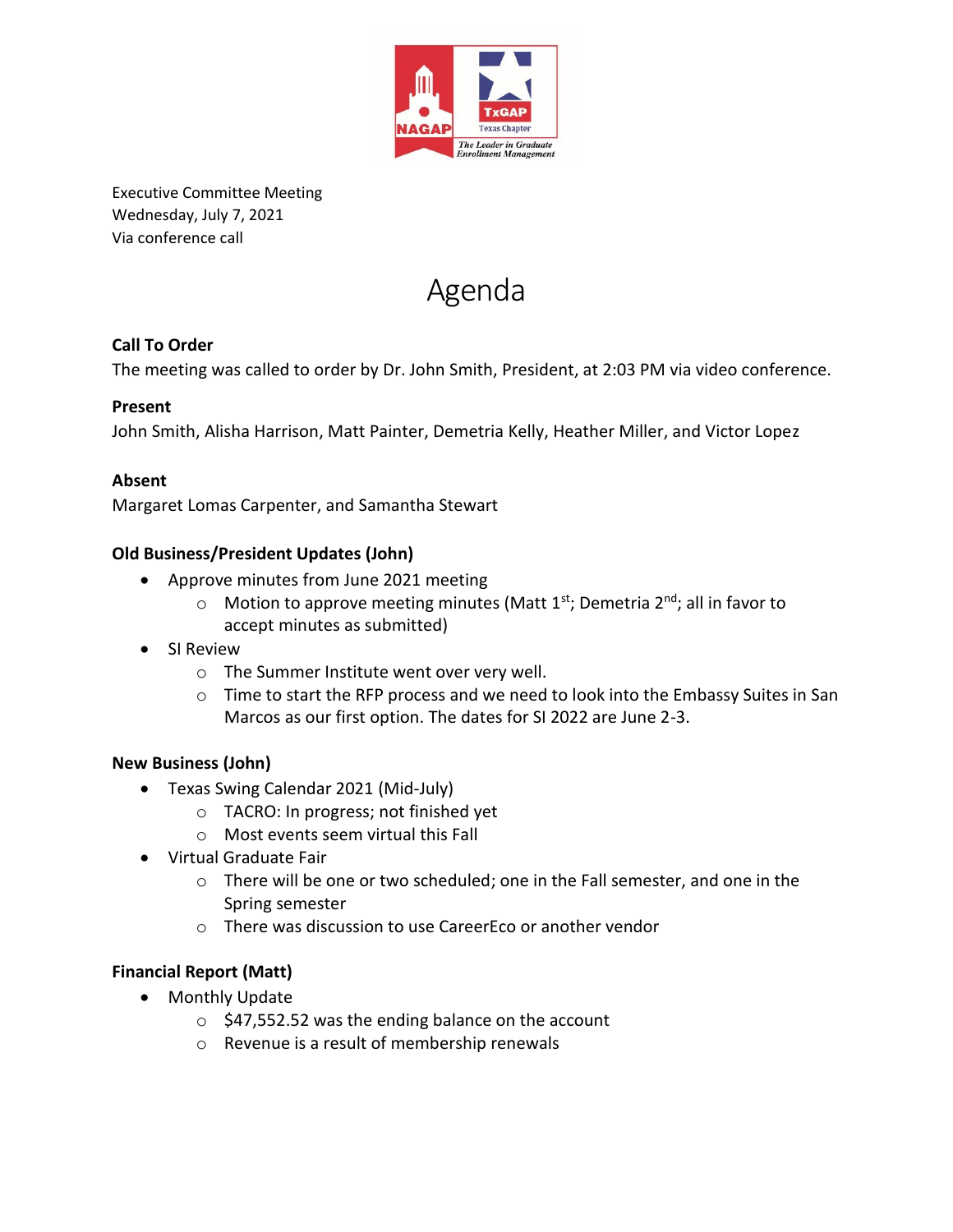## **Committee Chair Reports**

- Membership (Alisha)
	- o No major updates
	- o Changes to email template needed
- Communications & Marketing (Samantha)
	- o Samantha Stewart resigned due to new job
	- o John will appoint a new person
	- o Victor will fill in temporarily
- Professional Development & Strategic Initiatives (Victor)
	- o Round table discussions in addition to special speakers will be included
	- o Mentorship Update
- Summer Institute (Heather/Demetria)
	- o Welcome Demetria on board

### **Discussion Items**

#### **Motion for Adjournment**

A motion to adjourn was entered at 2:35 PM (Victor 1st; Demetria 2nd; all approved.